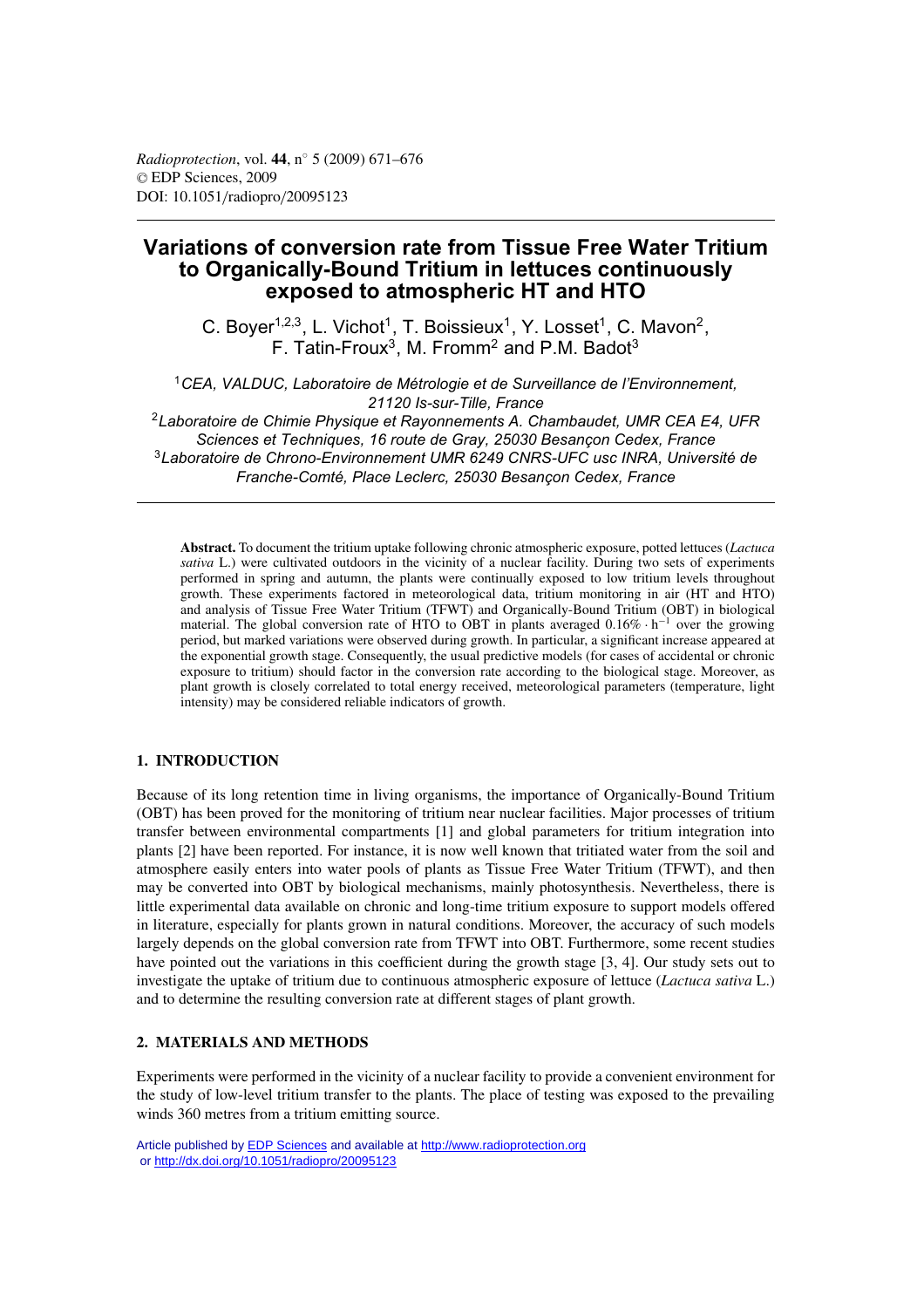#### 672 RADIOPROTECTION

#### **2.1 Plants cultivation and sampling procedures**

Seeds of leaf lettuce (*Lactuca sativa* L.) were supplied by Rijk Zwaan ("Kitare" variety) and were chosen as clones with identical genotype. Soil used was a medium-textured stagnic luvisol (loamy soil) taken from the experimental farm *La Bouzule* (Lorraine, France) and was sieved in particles smaller than 5 mm to ensure effective aeration. Soil properties have been already described in the literature [5, 6].

Germination and early stages of plants development (first two weeks) were conducted in a controlled-climate chamber (night/day: 12 h/12 h, Photosynthetically Active Radiation (PAR) above plants:  $0/75 \pm 10 \,\mu$ mol·m<sup>-2</sup>·s<sup>-1</sup>, temperature: 18 °C/24 °C  $\pm$  2 °C, relative humidity range: 45–95%). When the plants displayed four fully developed leaves, they were transferred into plastic containers with 2.0 litres of soil and placed outdoors at the dedicated place. Since our study focused on foliar uptake, the plants were placed in a greenhouse to protect them against precipitation. No fertilizer was used and the soil was maintained at 80% of its field capacity for the duration of the experiments. Plant growth was studied from germination to senescence. Two experiments were carried out, one from April to June 2007 (spring experiment) and the other from August to October 2007 (autumn experiment).

Tritium concentration in the air around the plants was monitored by weekly measurements taken with a bubbling system (MARC 7000 provided by SDEC). To compare, the atmospheric tritium concentration was estimated by using the GASCON model. This model, dedicated to chronic atmospheric releases and dose estimation, has been developed by the French Commissariat à l'Energie Atomique (CEA) and is used to assess the safety of facilities [7]. It is based on Doury's equations [8] i.e. a Gaussian puff model. GASCON includes a specific code for tritium, and thus can be used to estimate HTO and HT activity in the atmosphere due to identified releases and meteorological data. Therefore, wind direction and speed were recorded every 25 min by a meteorological station, and ambient conditions (temperature, relative humidity and light intensity) in the chamber and outdoors were recorded every 2 min with a specific device (Kistock KH200, Kimo).

Lettuces were sampled every week for tritium testing until the final harvest. The collected plants were chosen to be representative of the global population. Fresh and dry weights were measured for every plant collected. Roots were removed and all leaves of the batch were pooled before analysis.

#### **2.2 Climatic conditions and tritium exposure**

The minimum, maximum and mean values for temperature and relative humidity are given in Table 1. Daylight values are the average values over the whole period of each experiment, at plant canopy level.

|                           | April to June experiment |         |         |  | August to October experiment |         |         |  |
|---------------------------|--------------------------|---------|---------|--|------------------------------|---------|---------|--|
|                           | minimum                  | maximum | average |  | minimum                      | maximum | average |  |
| Temperature $(^{\circ}C)$ |                          |         |         |  |                              |         |         |  |
| Relative humidity $(\%)$  |                          | 88      | რა      |  | 4 <sub>1</sub>               | 94      | 70      |  |
| Daylight (lux)            |                          | 10000   | 3317    |  |                              | 10000   | 1266    |  |

**Table 1.** Outdoor climatic conditions (temperature, relative humidity and daylight) during the experiments.

The atmospheric tritium concentration varied slightly during both experiments (Table 2). However, all the readings fall within the same range and tally with the average calculated by the GASCON model for the corresponding periods.

### **2.3 Analytical methods for tritium monitoring**

Extraction and analysis of each 3H fraction such as Tissue Free Water Tritium, exchangeable and nonexchangeable Organically-Bound Tritium (OBT) was done as described in literature [9].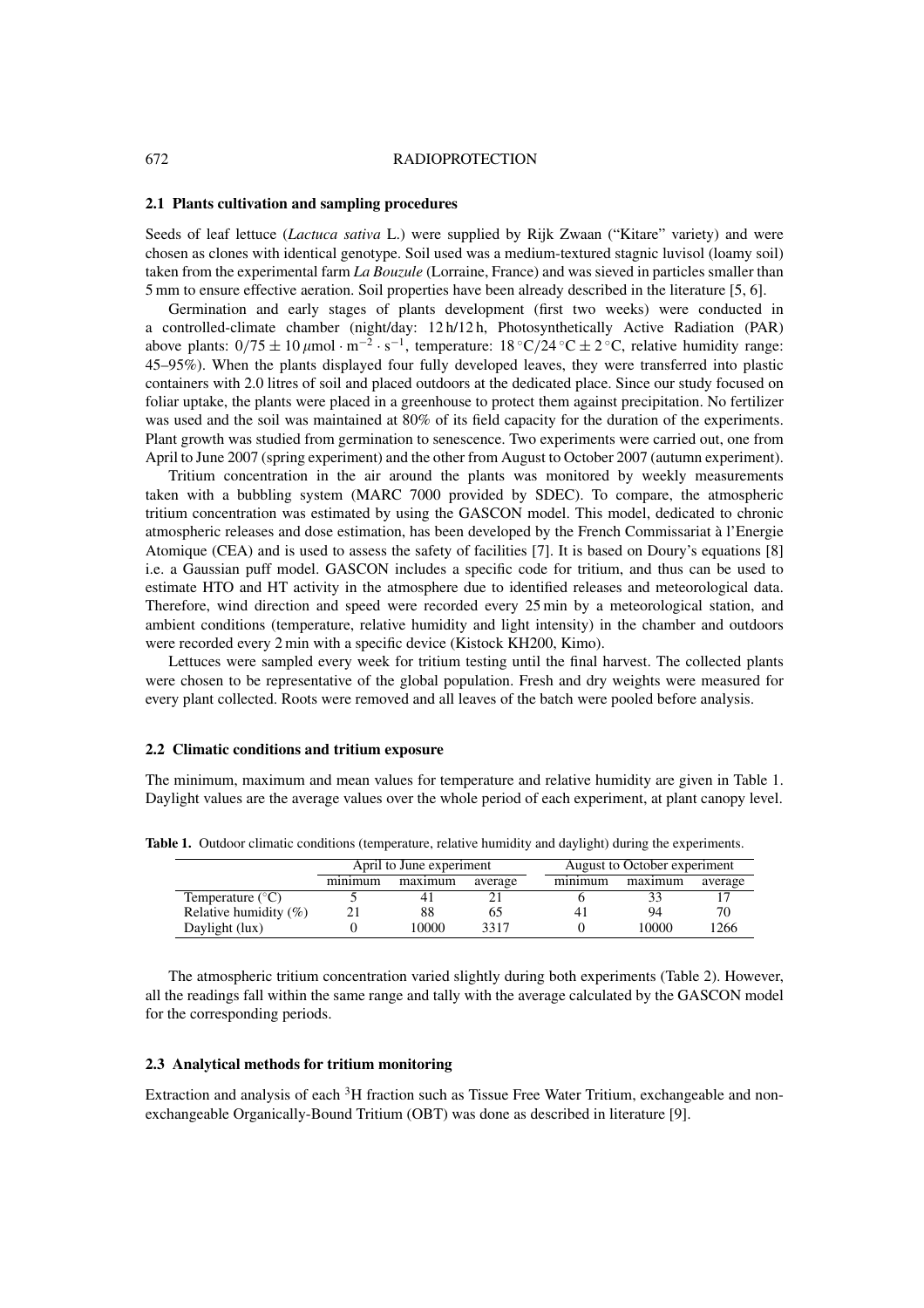| April to June experiment               |            |          |                                  | August to October experiment |            |          |                         |  |  |
|----------------------------------------|------------|----------|----------------------------------|------------------------------|------------|----------|-------------------------|--|--|
| time from start of                     | <b>HTO</b> | HT       | total $\pm$ uncertainty          | time from start of           | <b>HTO</b> | HT       | total $\pm$ uncertainty |  |  |
| lettuces exposure (h)                  | $Bq/m^3$   | $Bq/m^3$ | $Bq/m^3$                         | lettuces exposure (h)        | $Bq/m^3$   | $Bq/m^3$ | $Bq/m^3$                |  |  |
| 264                                    | 4.3        | 1.3      | $5.6 \pm 1.1$                    | 792                          | 3.6        | 0.8      | $4.4 \pm 2.2$           |  |  |
| 648                                    | 9.0        | 2.0      | $11.0 \pm 3.0$                   | 960                          | 6.3        | 0.7      | $7.0 \pm 2.6$           |  |  |
| 768                                    | 16.3       | 3.1      | $19.4 \pm 3.6$                   | 1128                         | 12.7       | 1.4      | $14.1 \pm 4.8$          |  |  |
| 960                                    | 8.7        | 2.5      | $11.2 \pm 2.1$                   | 1296                         | 14.4       | 2.8      | $17.2 \pm 3.9$          |  |  |
| 1128                                   | 11.8       | 1.4      | $13.2 \pm 3.0$                   | 1464                         | 4.4        | 0.9      | $5.3 \pm 1.1$           |  |  |
| 1296                                   | 4.1        | 0.5      | $4.6 \pm 1.8$                    | 1632                         | 3.7        | 0.8      | $4.5 \pm 0.9$           |  |  |
| 1464                                   | 8.5        | 0.8      | $9.3 \pm 3.1$                    | 1824                         | 3.1        | 0.7      | $3.8 \pm 1.0$           |  |  |
| 1632                                   | 14.4       | 1.8      | $16.3 \pm 3.0$                   | 1968                         | 4.9        | 1.0      | $5.8 \pm 1.5$           |  |  |
| 1800                                   | 18.9       | 5.6      | $24.5 \pm 4.2$                   | 2136                         | 3.8        | 0.8      | $4.6 \pm 1.3$           |  |  |
| 2160                                   | 18.3       | 2.8      | $21.1 \pm 7.2$                   |                              |            |          | -                       |  |  |
| average on the period                  | 12.5       | 2.3      | $14.8 \pm 4.4$                   | average on the period        | 5.9        | 0.9      | $6.8 \pm 3.1$           |  |  |
| estimated concentration (GASCON)<br>17 |            |          | estimated concentration (GASCON) |                              |            | 8        |                         |  |  |

**Table 2.** Comparison between measured and calculated (GASCON model) atmospheric tritium concentrations. Uncertainties are given with a 95% confidence level  $(k = 2)$ .

Samples were stored in a freezer at  $-20^\circ$ C before analysis. TFWT was extracted from samples by freeze-drying methods (Lyolab 3000 ETO) for 48 hours. Total elimination of TFWT was confirmed by weighing residual samples.

Exchangeable organic tritium (linked to atoms by weak covalent binding) was removed considering its quick turnover in organisms. Dried samples were mixed with a sufficient volume of tritium free water (50 mL for 1 g of dry matter) for 3 days to insure isotopic exchange.

Non-exchangeable OBT extraction methods involve a combustion apparatus. The dehydrated samples were burned under pure and dry oxygen flow  $(60L \cdot h^{-1})$ , and the resulting combustion water was condensed in a cold trap. Background level was determined by analysing tritium in washing water before each assay. The combustion efficiency was determined by the amount of liquid recovered after combustion of a known quantity of water, and was typically 99%.

Tritium in TFWT fraction and combustion water was measured using <sup>3</sup>H liquid scintillation counters (Tri-Carb 2900 TR and 2750 TR/LL). Samples were mixed with Packard 'Ultima Gold LLT' cocktail (proportions: 10 mL of water/10 mL of cocktail). The detection limit was  $5.4$  Bq $\cdot$ L<sup>-1</sup> for a counting time of 200 min with a background of 3 cpm. A quench correction was systematically applied. Activities and uncertainties were calculated as described by Pointurier et al. [9].

#### **3. RESULTS AND DISCUSSION**

#### **3.1 Growth of the plants**

For each experiment, the growth curves show the same sigmoid pattern, but final dry weight was higher for the spring experiment than for the autumn one. To provide a description of plant growth regardless of the period of cultivation, a model based on equivalent energy delivered around the plants was used instead of a model based only on time. This equivalent of energy is defined mathematically as a function of time, light and temperature recorded near the lettuces and is expressed in  $lx. °C \cdot days^2$ . This unit is not very accurate, because it factors in the whole solar spectrum, whereas the plants convert only part of the light into available chemical energy. Moreover, this equivalent of energy does not correlate light with temperature. However, it allows one to normalize the dry weight of the lettuces using the equation below (1), thereby enabling one to compare the results of the two sets of experiment.

$$
W(E) = \frac{W_m}{1 + \frac{W_m - W_o}{W_o} \cdot \exp(-r \cdot E)}
$$
(1)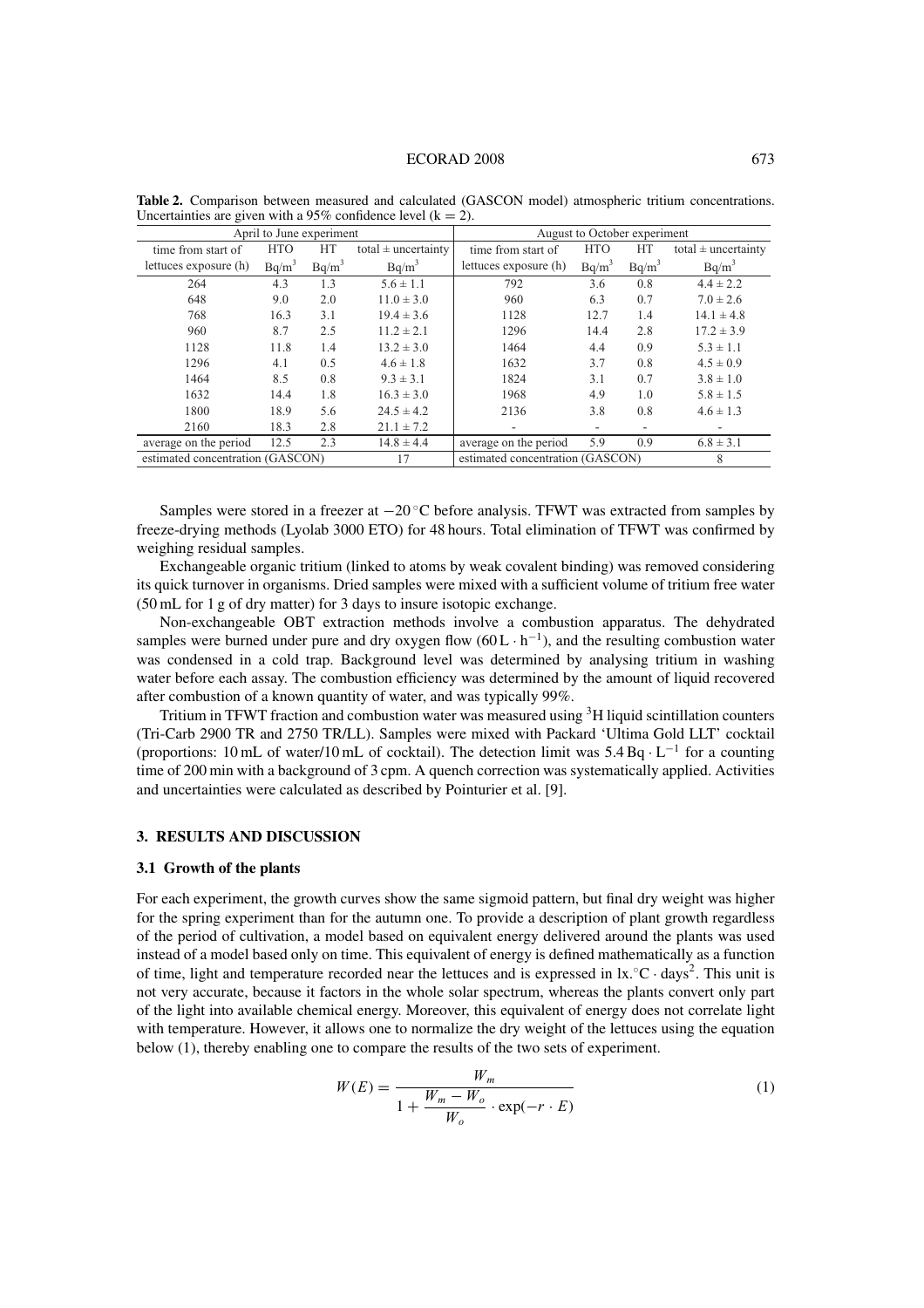#### 674 RADIOPROTECTION

Where: *r* is the growth rate  $(lx^{-1} \cdot {}^{\circ}C^{-1} \cdot days^{-2})$ ,

 $E$  is the global recorded energy near the plants,

 $W(E)$  is the dry weight of lettuces (g);  $W_0$  is stand for the first measurement,  $W_m$  is the maximal dry weight reached.

The coefficients for the modelling curve were determined from the data of both experiments by the least square method, which gives the following values:

 $Mo = 0.001 \text{ g}, K = 5.095 \text{ g}, \text{ and } r = 7.6 \times 10^{-8} \text{ lx}^{-1} \cdot \text{°C}^{-1} \cdot \text{days}^{-2}.$ 

Experimental measured values of dry mass and those calculated with the model tally for both experimental data sets, as shown in Figure 1.



**Figure 1.** Growth of lettuces expressed in dry weight (g) vs. heat and solar radiation unit  $(lx \cdot °C \cdot days^2)$ . Experimental and model values are plotted with their associated computed uncertainty coefficient  $(k = 1)$ .

## **3.2 Calculation of conversion rate**

Initially a global ratio  $v$  (% · h<sup>-1</sup>) of integrated OBT (C<sub>OBT</sub>) to TFWT (C<sub>TFWT</sub>) was estimated on the basis on concentrations in Bq  $\cdot$  L<sup>-1</sup> and as a function of time, according to equation (2), described by Atarashi-Andoh [4]:

$$
\frac{dC_{\text{OBT}}}{dt} = \nu \times C_{\text{TFWT}} \tag{2}
$$

Ratio ν was calculated from the beginning of the exposure to plant harvest, disregarding biological parameters such as lettuces weight. The results averaged  $0.16\% \cdot h^{-1}$  in both experiments, which is consistent with the order of magnitude for many vegetables as stated in the literature [4]. Moreover, it agrees with previous results obtained by our laboratory: 0.20 and 0.24% · <sup>h</sup>−<sup>1</sup> for experiments on "Rouge de Grenoble" lettuces [10, 11]. The slight differences in the final conversion rates between our previous experiments and this study can be accounted for by the changes in lettuce variety and in some environmental conditions (climatic data, soil nature, etc.).

Figure 2 plots the curves of instantaneous conversion rate as a function of equivalent energy since germination for the spring experiment. This figure shows that experimental and model data produce the same pattern. In both cases an increase in conversion rate appears at the stage of higher growth rate, which means that the importance of OBT integration depends on the biological stage of the plants.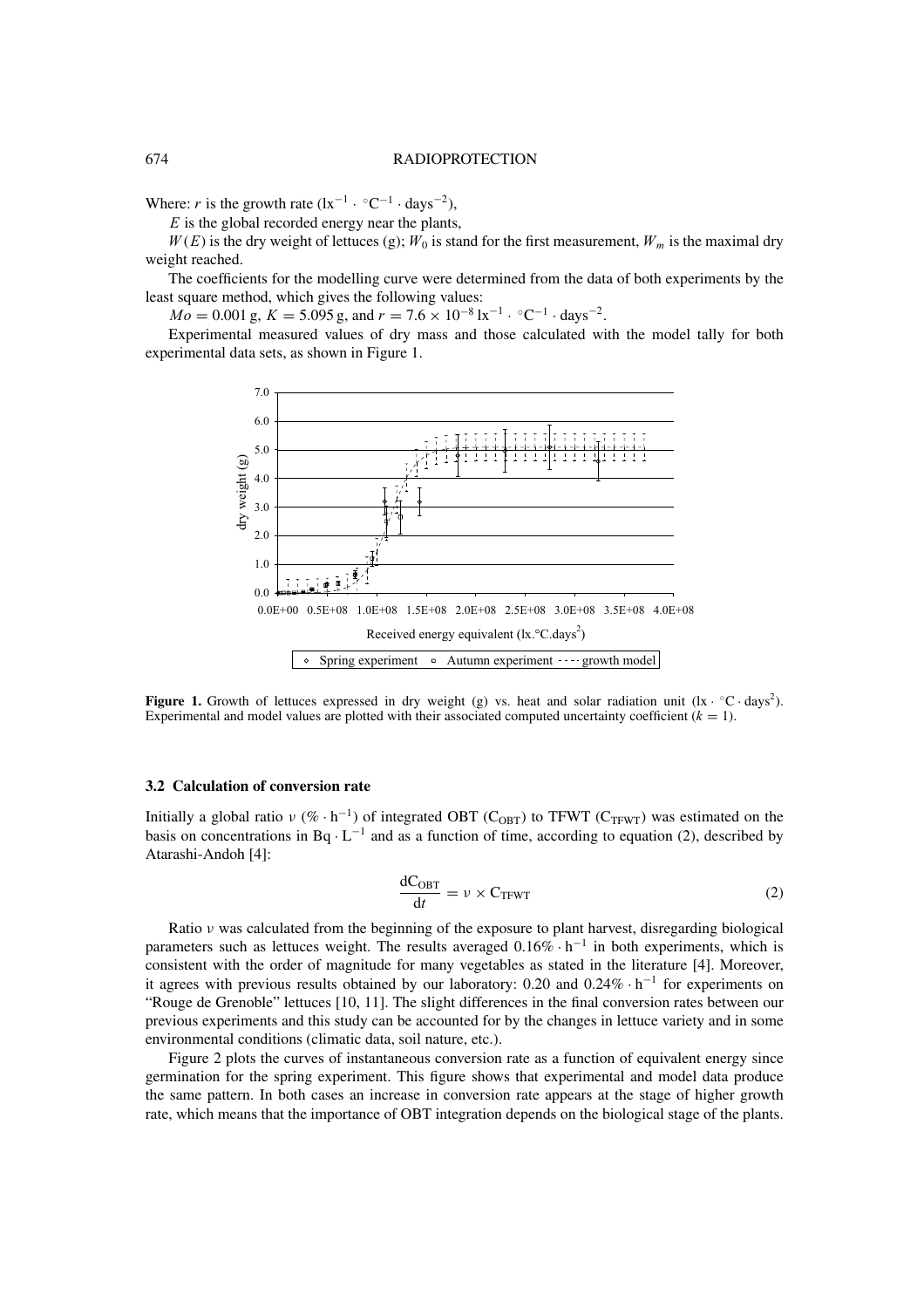#### ECORAD 2008 675



**Figure 2.** Dry weight (g) and instantaneous conversion rates as a function of received energy equivalent since germination for the spring experiment, for experimental and model data. Uncertainties are given with a 95% confidence level  $(k = 2)$ .



**Figure 3.** Conversion rates from TFWT to OBT calculated from model growth data and associated computed uncertainties values  $(k = 2)$ .

This result is consistent with experiments conducted by Atarashi-Andoh [4] on young and old leaves of komatsuna and cherry tomato, and with previous work done by our laboratory [11].

The model described earlier was applied to compare the results of the two experiments (Figure 3). For experiments of fairly similar durations (about 1800 h for the spring experiment, and 2150 h for the autumn one), the global energy around the lettuce during the second set of experiments (August to October) was lower than in the first period (April to June) and not enough to reach the exponential growth stage. The conversion rate calculated for the autumn experiment follows the same pattern of continuous increase but without reaching the peak observed in the spring experiment, as shown in Figure 3.